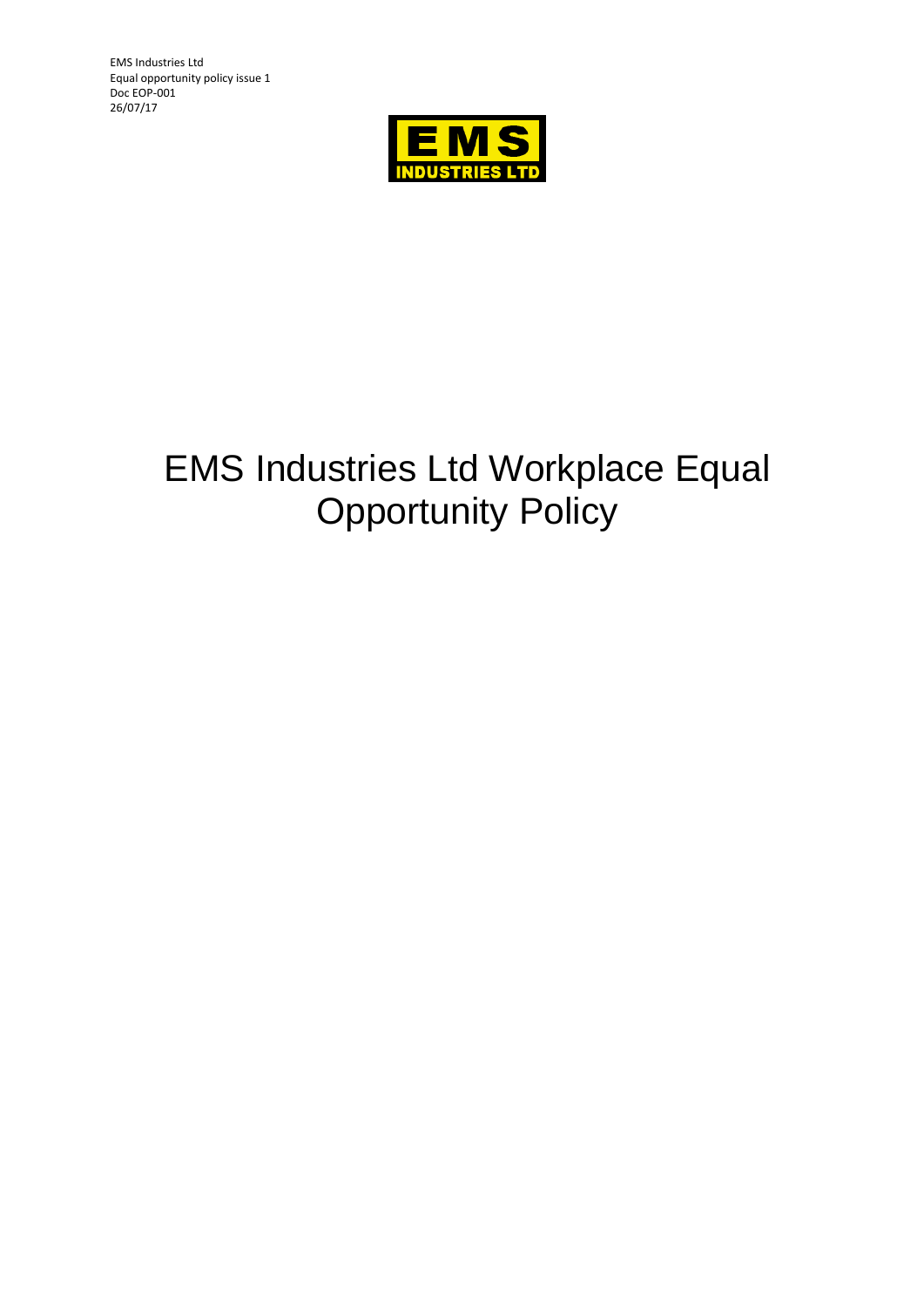# **EMS Industries Ltd workplace equal opportunity policy**

# **Index**

| Scope                                                                                        | 3      |
|----------------------------------------------------------------------------------------------|--------|
| Aims                                                                                         | 3      |
| Staff rights and responsibilities<br>Additional responsibilities of managers and supervisors | 3<br>3 |
| Unacceptable workplace conduct<br><b>Discrimination</b>                                      | 4<br>4 |
| <b>Bullying</b><br>Sexual harassment                                                         | 5<br>5 |
| Racial and religious vilification                                                            | 6      |
| Victimisation<br>Gossip                                                                      | 6<br>6 |
| Merit at Ems Industries Ltd                                                                  | 6      |
| Resolving issues at Ems Industries Ltd                                                       | 7      |
| More information                                                                             | 7      |
| <b>Review details</b>                                                                        | 7      |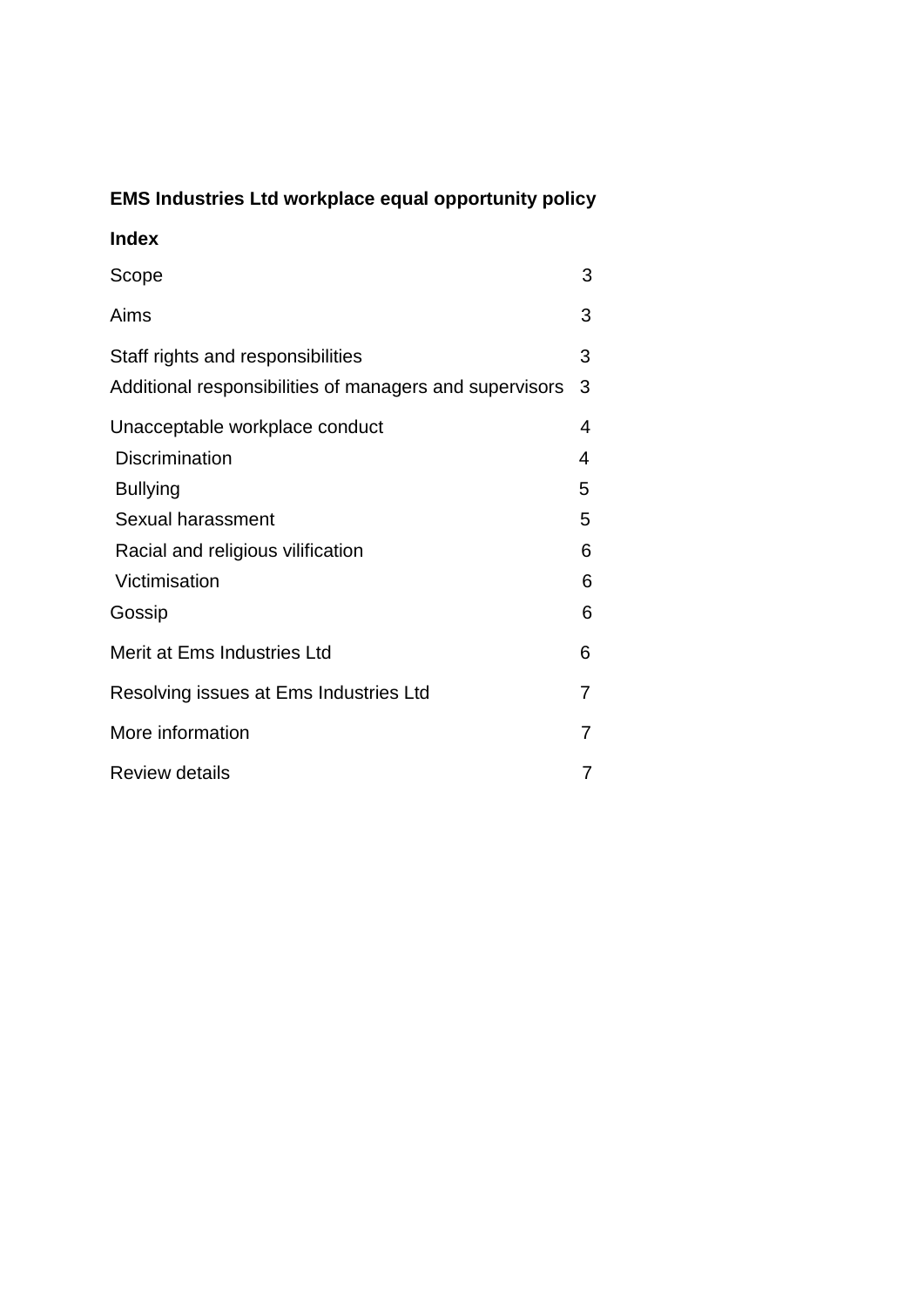#### **Scope**

This policy applies to:

- Board members
- All staff, including: managers and supervisors; full-time, part-time or casual, temporary or permanent staff; job candidates; student placements, apprentices, contractors, sub-contractors and volunteers
- How EMS Industries Ltd provides services to clients and how it interacts with other members of the public
- All aspects of employment, recruitment and selection; conditions and benefits; training and promotion; task allocation; shifts; hours; leave arrangements; workload; equipment and transport
- On-site, off-site or after hours work; work-related social functions; conferences wherever and whenever staff may be as a result of their duties working for EMS Industries.
- Staff treatment of other staff, of clients, and of other members of the public encountered in the course of their duties working for EMS Industries.

#### **Aims**

EMS Industries is committed to providing a safe, flexible and respectful environment for staff and clients free from all forms of discrimination, bullying, sexual harassment, and racial and religious vilification.

All EMS Industries staff are required to treat others with dignity, courtesy and respect.

By effectively implementing the equal opportunities policy we will attract and retain talented staff and create a positive environment for staff.

# **Staff rights and responsibilities**

All staff are entitled to:

- Recruitment and selection decisions based on merit and not affected by irrelevant personal characteristics
- Work free from discrimination, bullying, sexual harassment, and racial and religious vilification
- The right to raise issues or to make an enquiry or complaint in a reasonable and respectful manner without being victimised.
- Reasonable flexibility in working arrangements, especially where needed to accommodate their family and carer responsibilities, disability, religion and culture
- All staff must:
- Follow the standards of behaviour outlined in this policy
- Offer support to people who experience discrimination, sexual harassment or vilification, including providing information about how to make a complaint
- Avoid gossip and respect the confidentiality of complaint resolution procedures.
- Treat everyone with dignity, courtesy and respect.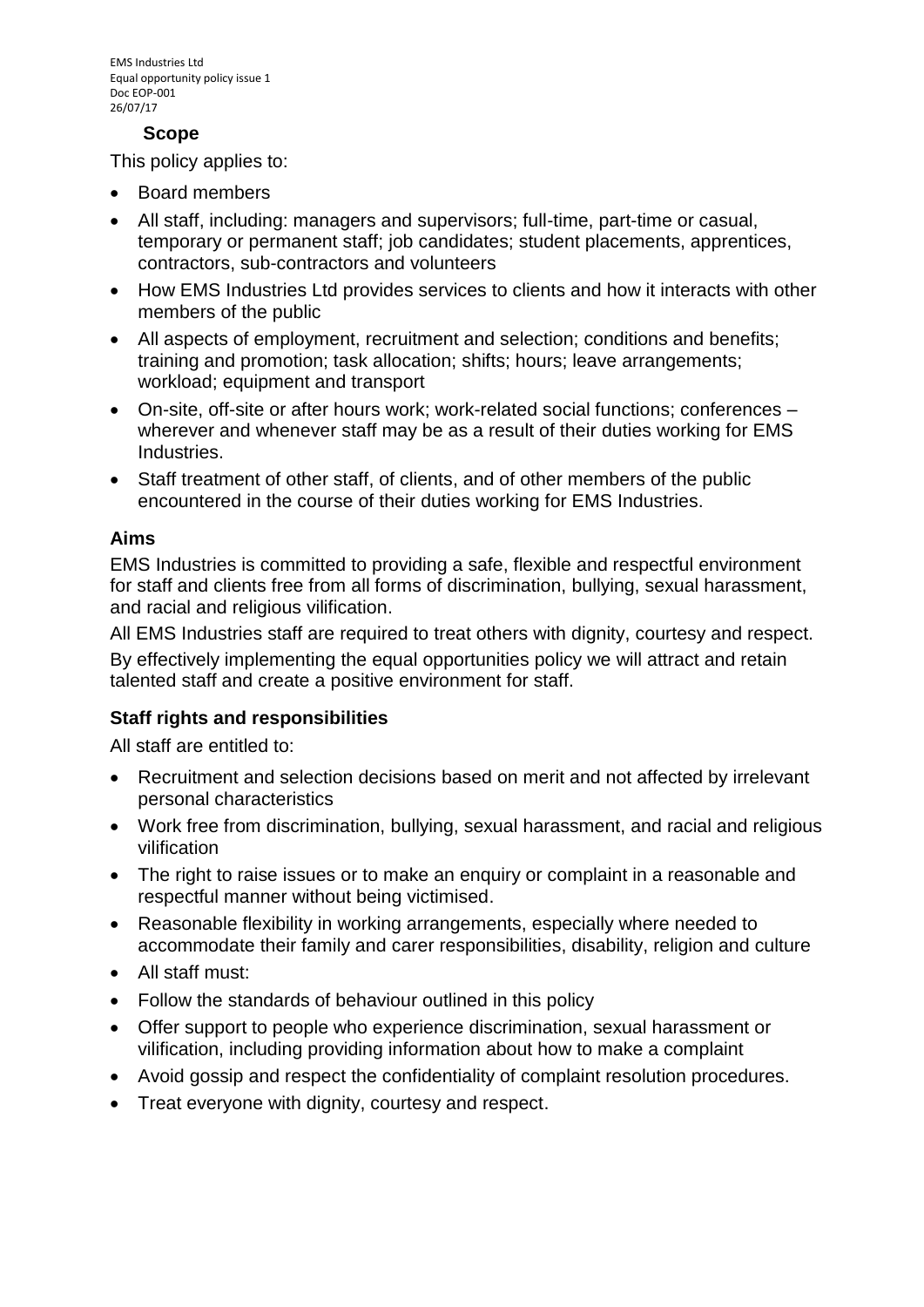# **Additional responsibilities of managers and supervisors**

Managers and supervisors must also:

- Model appropriate standards of behaviour
- Take steps to educate and make staff aware of their obligations under this policy and the law
- Intervene quickly and appropriately when they become aware of inappropriate behaviour
- Act fairly to resolve issues and enforce workplace behavioural standards, making sure relevant parties are heard
- Help staff resolve complaints informally
- Refer formal complaints about breaches of this policy to the appropriate managerial department
- Ensure staff who raise an issue or make a complaint are not victimised
- Ensure that recruitment decisions are based on merit and that no discriminatory requests for information are made
- Seriously consider requests for flexible work arrangements.

# **Unacceptable workplace conduct**

The following behaviours are unacceptable in EMS Industries and may be against the law. Staff (including managers) found to have engaged in such conduct might be counselled, warned or disciplined. Severe or repeated breaches can lead to formal discipline up to and including dismissal.

Discrimination, bullying, sexual harassment, and racial and religious vilification are unacceptable at EMS Industries and are covered by UK legislation:

- *Equal Opportunity Equality Act 2010*
- *Racial and Religious Tolerance Equality Act 2010*
- *Occupational health and safety Health and Safety at Work Act 1974*
- *Sex Discrimination Equality Act 2010*
- *Racial Discrimination Equality Act 2010*
- *Age Discrimination Equality Act 2010*

# **Discrimination**

Discrimination is treating, or proposing to treat, someone unfavourably because of a personal characteristic protected by the law, such as sex, age, race or disability.

Discrimination can occur:

**Directly,** when a person or group is treated unfavourably because of a personal characteristic protected by law (see list below).

#### *For example, a worker is harassed and humiliated because of their race or*

*a worker is refused promotion because they are 'too old'*

**Indirectly,** when an unreasonable requirement, condition or practice is imposed that has, or is likely to have, the effect of disadvantaging people with a personal characteristic protected by law (see list below).

*For example, redundancy is decided based on people who have had a worker's compensation claim rather than on merit.*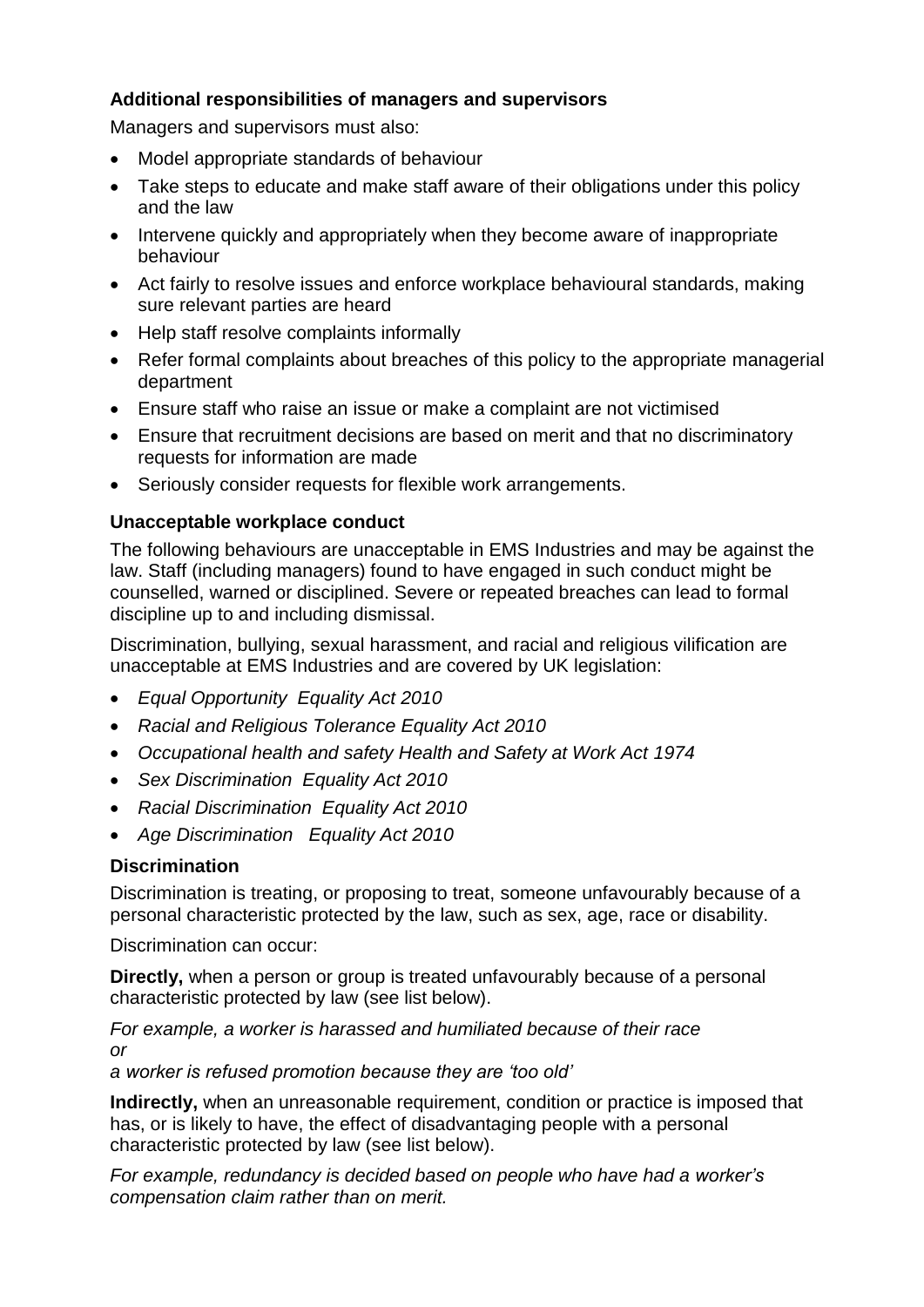# **Protected personal characteristics include:**

- A disability, disease or injury, including work-related injury
- Parental status or status as a carer, for example because they are responsible for caring for children or other family members
- Race, colour, descent, nationality, ancestry or ethnic background
- Age, whether young or old, or because of age in general
- Sex
- Employment activity, for example because they ask questions or raise concerns about their rights or entitlements at work
- Industrial activity, including being a member of an industrial organisation like a trade union or taking part in [industrial activity,](http://www.humanrightscommission.vic.gov.au/index.php?option=com_k2&view=item&layout=item&id=730&Itemid=546) or deciding not to join a union
- Physical features, such as height, weight, size, hair or birthmarks
- Religious belief or taking part in religious activity, or not holding a religious belief
- Pregnancy and breastfeeding
- Lawful sexual activity
- Sexual orientation or gender identity, including gay, lesbian, bisexual, transsexual, transgender, queer and heterosexual
- marital status, whether married, divorced, unmarried or in a de facto relationship
- Political belief or [political activity](http://www.humanrightscommission.vic.gov.au/index.php?option=com_k2&view=item&layout=item&id=721&Itemid=680)
- An association with someone who has, or is assumed to have, one of these characteristics, such as being the parent of a child with a disability.

It is also against the law to treat someone unfavourably because you assume they have a personal characteristic or may have it at some time in the future.

A complaint about potentially discriminatory conduct can be made using EMS Industries *complaint procedure*.

# **Bullying**

If someone is being bullied because of a personal characteristic protected by equal opportunity law, it is a form of discrimination.

Bullying can take many forms, including jokes, teasing, nicknames, emails, pictures, text messages, social isolation or ignoring people, or unfair work practices.

• Under the *Equality Act 2010*, this behaviour does not have to be repeated to be discrimination – it may be a one-off event.

Behaviours that may constitute bullying include:

- sarcasm and other forms of demeaning language
- threats, abuse or shouting
- coercion
- Isolation
- Inappropriate blaming
- Ganging up
- Constant unconstructive criticism
- Deliberately withholding information or equipment that a person needs to do their job or access their entitlements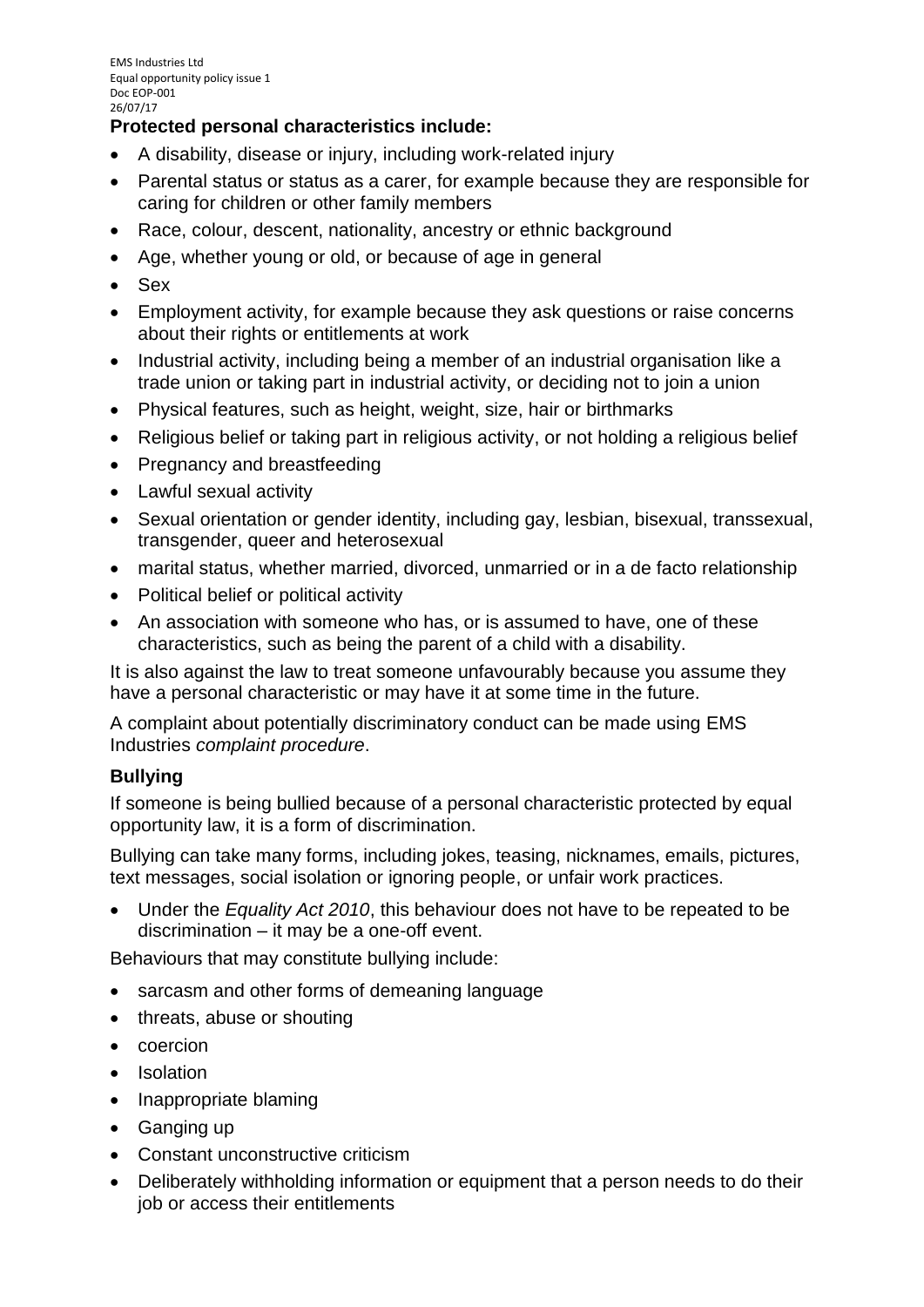• Unreasonable refusal of requests for leave, training or other workplace benefits.

Bullying is unacceptable in EMS Industries and may also be against occupational health and safety law.

A complaint about bullying can be made using EMS Industries *complaint procedure*.

#### **Sexual harassment**

Sexual harassment is a specific and serious form of harassment. It is unwelcome sexual behaviour, which could be expected to make a person feel offended, humiliated or intimidated. Sexual harassment can be physical, spoken or written. It can include:

- comments about a person's private life or the way they look
- sexually suggestive behaviour, such as leering or staring
- brushing up against someone, touching, fondling or hugging
- sexually suggestive comments or jokes
- displaying offensive screen savers, photos, calendars or objects
- repeated requests to go out
- requests for sex
- Sexually explicit emails, text messages or posts on social networking sites.

Just because someone does not object to inappropriate behaviour in the workplace at the time, it does not mean that they are consenting to the behaviour.

Sexual harassment is covered in the workplace when it happens at work, at workrelated events, between people sharing the same workplace, or between colleagues outside of work.

All staff and volunteers have the same rights and responsibilities in relation to sexual harassment.

A single incident is enough to constitute sexual harassment – it doesn't have to be repeated.

All incidents of sexual harassment – no matter how large or small or who is involved – require employers and managers to respond quickly and appropriately.

EMS Industries recognises that comments and behaviour that do not offend one person can offend another. This policy requires all staff to respect other people's limits.

A complaint of sexual harassment can be made using EMS Industries *complaint procedure*.

#### **Racial and religious vilification**

Vilification is behaviour that encourages others to hate, disrespect, or abuse a person or group of people because of their race or religion.

This includes spoken, written, online or physical behaviour towards a particular race or religious group that encourages others to ridicule them, be hateful or violent towards them, damage their property, or make false claims against them.

It is also against the law to give permission or help someone to vilify others, for example by publishing or distributing information about them.

Some behaviour may not be vilification, if it is reasonable and done in good faith, such as publishing a media report about racist behaviour. Some comments or jokes about a person's race or religion may not be vilification, but they could still be discriminatory if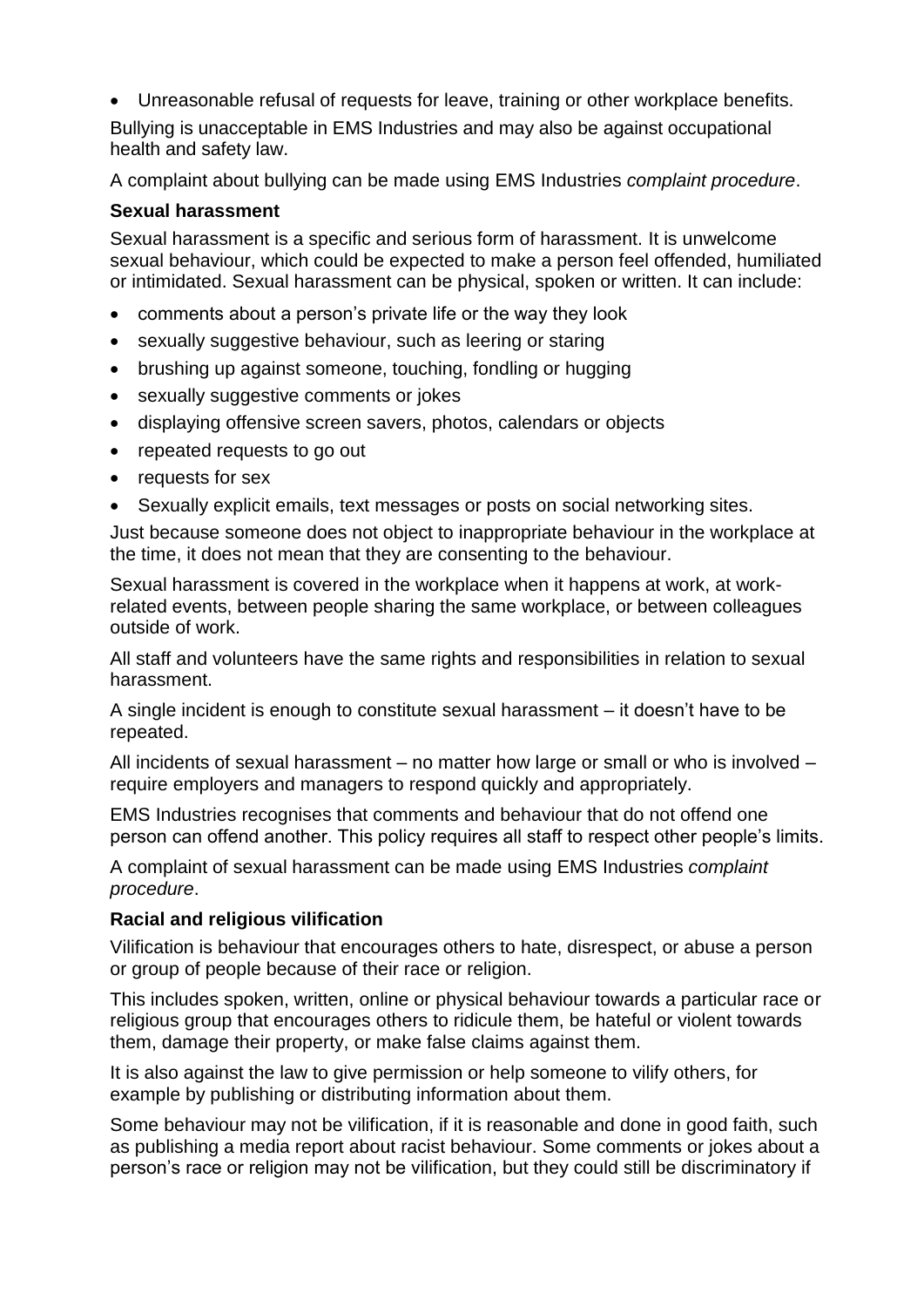EMS Industries Ltd Equal opportunity policy issue 1 Doc EOP-001 26/07/17

they happen in one of the eight areas of public life covered by the law, such as at work.

A complaint of racial and religious vilification can be made using EMS Industries *complaint procedure*.

#### **Victimisation**

Victimisation is subjecting or threatening to subject someone to a detriment because they have asserted their rights under equal opportunity law, made a complaint, helped someone else make a complaint, or refused to do something because it would be discrimination, sexual harassment or victimisation. Victimisation is against the law.

*For example, a worker is refused a promotion and told that it is because their complaint of bullying last year showed that they are not a team player.*

It is also victimisation to threaten someone (such as a witness) who may be involved in investigating an equal opportunity concern or complaint.

Victimisation is a very serious breach of this policy and is likely (depending on the severity and circumstances) to result in formal discipline against the perpetrator.

EMS Industries has a zero tolerance approach to victimisation. Anyone who believes they have been victimised is required to immediately report the matter to their manager or a company director.

#### **Gossip**

Gossip about equal opportunity problems or complaints is unacceptable in EMS Industries.

It is not appropriate for staff to talk with other staff members, clients or suppliers about any equal opportunity complaint, whether it is theirs or anyone else's.

Gossip is likely to reinforce a problem, create new problems (for example, victimisation) and make it harder to solve the original issue.

Staff with a problem, concern or complaint are encouraged to resolve it as quickly as possible and need to seek guidance from their manager or a company director.

Breaching the confidentiality of a formal complaint investigation or inappropriately disclosing personal information obtained in a professional role (for example, as a manager) is a serious breach of this policy and may lead to formal discipline.

# **Merit at EMS Industries Ltd**

All recruitment and job selection decisions at EMS Industries will be based on merit – the skills and abilities of the candidate as measured against the inherent requirements of the position – regardless of personal characteristics.

It is unacceptable and may be against the law to ask job candidates questions, or to in any other way seek information, about their personal characteristics, unless this can be shown to be directly relevant to a genuine requirement of the position.

Wherever possible, at least one person on every staff selection panel should have had some formal training in equal opportunity.

# **Resolving issues at EMS Industries Ltd**

EMS Industries strongly encourages any staff member who believes they have been discriminated against, bullied or harassed, sexually harassed, vilified or victimised to take appropriate action see company *procedures*. Please do not suffer in silence.